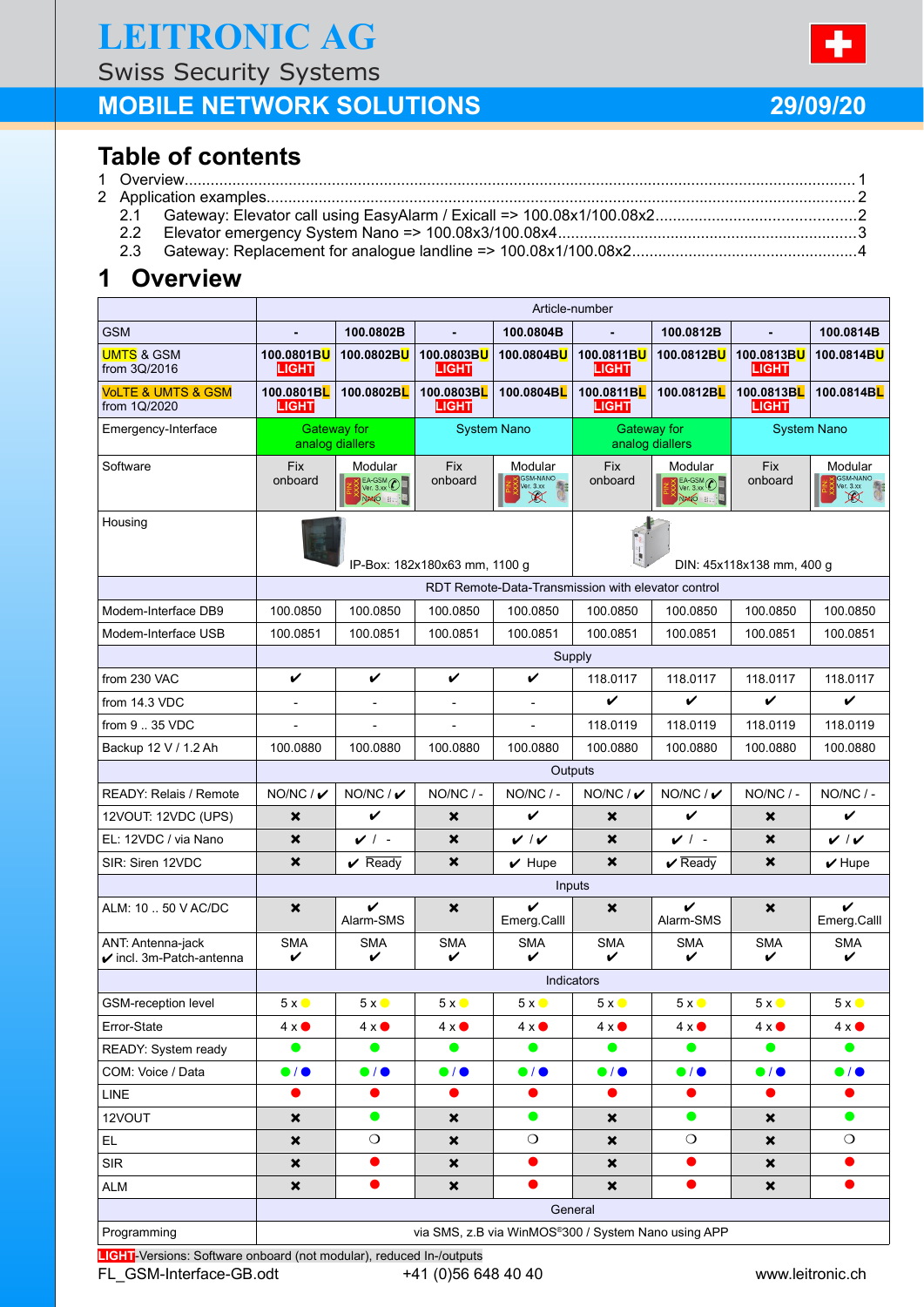# **LEITRONIC AG**

Swiss Security Systems

## **MOBILE NETWORK SOLUTIONS 29/09/20**

## **2 Application examples**

## **2.1 Gateway: Elevator call using EasyAlarm / Exicall => 100.08x1/100.08x2**

Up to four (eight) dialler EasyAlarm/Exicall can share one EA-LTE-Interface



Replacing the analogue telephone line for emergency equipment or EasyAlarm EXICALL

- The emergency call over mobile network is a cost effective alternative to landline
- Minimizes installation costs (no landline required)
- Minimizes fix costs selecting appropriated subscriptions or prepaid
	- Free choice of network provider, for example, Leitronic M2M SIM
		- supports ALL Provider (best coverage)
		- Monthly flat rate voice 10min / 3 SMS / 1MB data
- The elevator can already be operated during the construction phase

Optional RDT Remote-Data-Transmission with elevator controls: e.g. Böhnke+Partner, KW Aufzugstechnik, Kollmorgen, Langer+Laumann, Newlift, Rekoba, RST, Strack etc.

An existing modem dial-up will be disconnected, if a telephone connection must be established **Extra** telephone connection has priority over data connection!

FL\_GSM-Interface-GB.odt +41 (0)56 648 40 40 www.leitronic.ch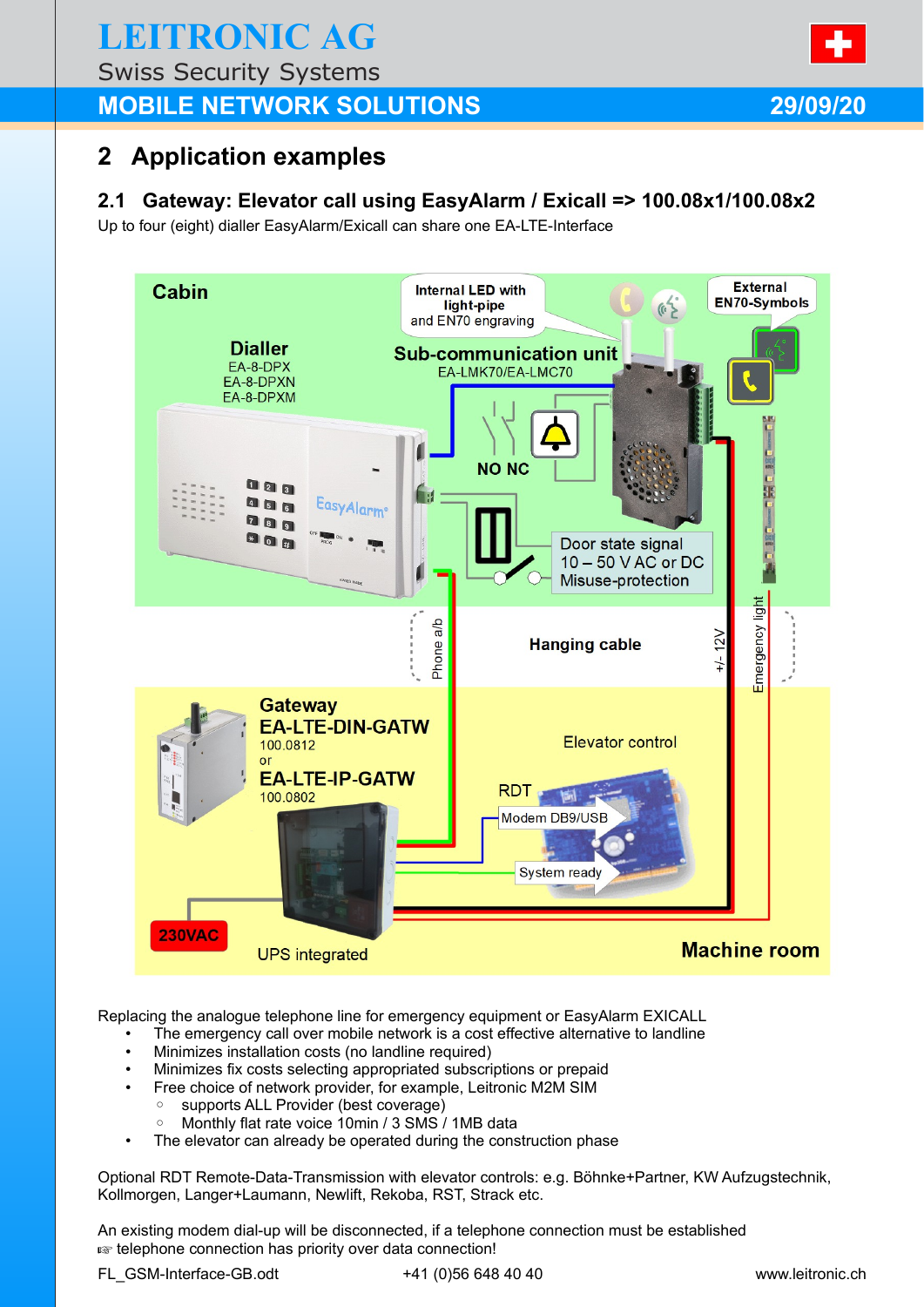**LEITRONIC AG**

Swiss Security Systems

## **MOBILE NETWORK SOLUTIONS 29/09/20**

### **2.2 Elevator emergency System Nano => 100.08x3/100.08x4**



With only two wires, the unit Nano will be connected to EA-LTE-Interface enabling communication, supply of status lights and the emergency light.

Nano is compliant to EN81-28 and EN81-70 and provides local connectivity options such as the "emergency call button input" or "Alarm horn output."

Additional connectors:

### **Door contact input signal = Misuse-protection**

If during the pre-alarm (= max. cabin travel time) a change in signal is detected, the call will be terminated.

### **Emergency light output for external LED**

The emergency light is activated when the supply on the EA-LTE-Interface or the system-contact "ready" is lost.

#### **Accessory socket**

For additional communication-unit in or on top of the cabin.

Another plus: The new system Nano is easy to program via SMS (eg, via call-center solution WinMOS®300). Alarm numbers, identification, max. travel time can be transmitted or queried via SMS.

Optional RDT Remote-Data-Transmission with elevator controls: e.g. Böhnke+Partner, KW Aufzugstechnik, Kollmorgen, Langer+Laumann, Newlift, Rekoba, RST, Strack etc.

#### **Restriction**

One System Nano per elevator **as otherwise use dialler EasyAlarm / Exicall.**